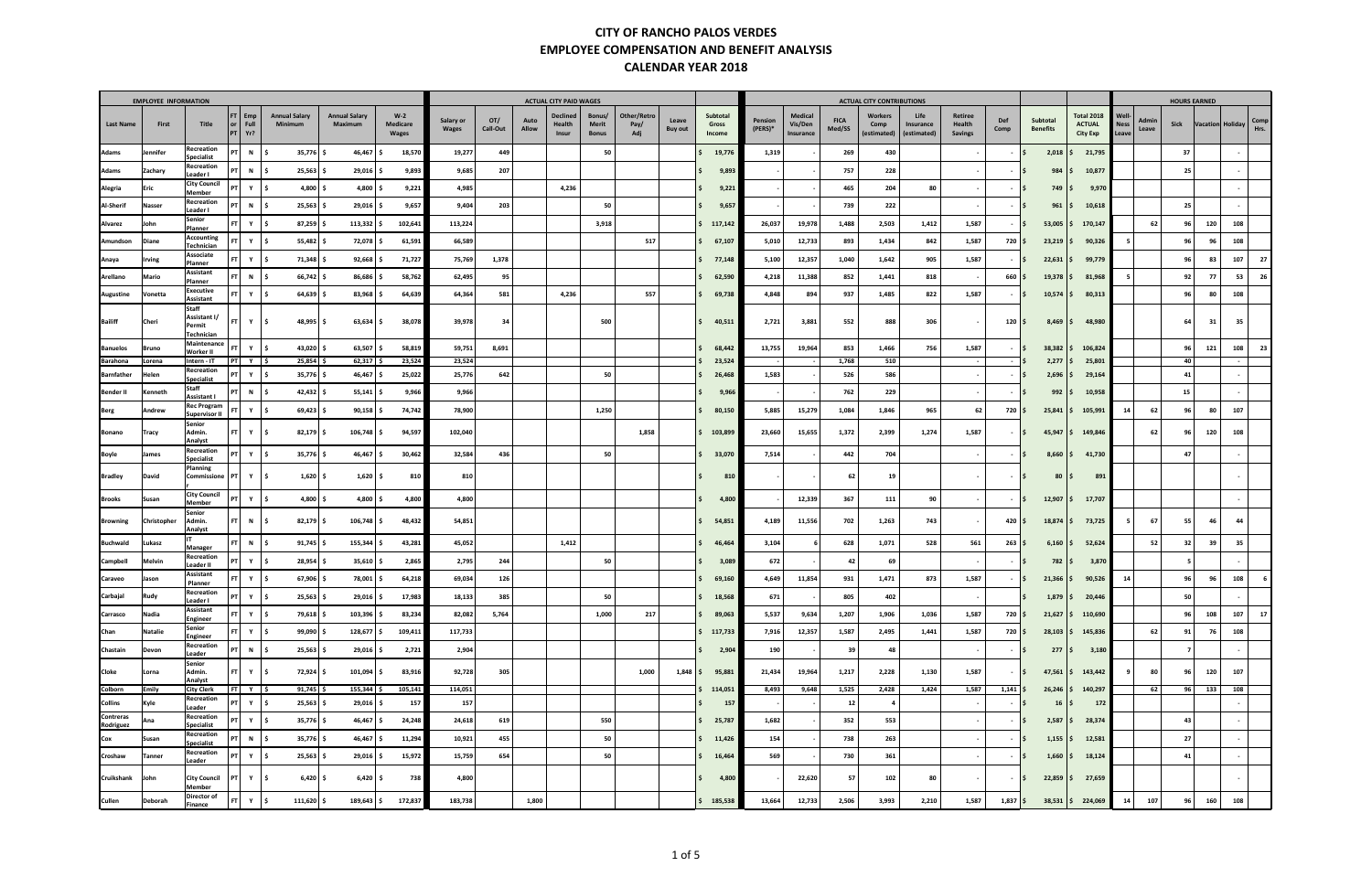|                    | <b>EMPLOYEE INFORMATION</b> |                                                   |                                 |                                        |                                 |                                   |                    |                        |               | <b>ACTUAL CITY PAID WAGES</b>      |                                        |                            |                         |                             |                    |                                 |                       | <b>ACTUAL CITY CONTRIBUTIONS</b> |                                  |                                     |                          |                                               |                                                       |                               |                | <b>HOURS EARNED</b> |                  |            |                         |
|--------------------|-----------------------------|---------------------------------------------------|---------------------------------|----------------------------------------|---------------------------------|-----------------------------------|--------------------|------------------------|---------------|------------------------------------|----------------------------------------|----------------------------|-------------------------|-----------------------------|--------------------|---------------------------------|-----------------------|----------------------------------|----------------------------------|-------------------------------------|--------------------------|-----------------------------------------------|-------------------------------------------------------|-------------------------------|----------------|---------------------|------------------|------------|-------------------------|
| Last Name          | First                       | Title<br>or <sub>l</sub>                          | $FT$ Emp<br>Full<br>$PT$ $Yr$ ? | <b>Annual Salary</b><br><b>Minimum</b> | <b>Annual Salary</b><br>Maximum | $W-2$<br>Medicare<br><b>Wages</b> | Salary or<br>Wages | OT/<br><b>Call-Out</b> | Auto<br>Allow | <b>Declined</b><br>Health<br>Insur | Bonus/<br><b>Merit</b><br><b>Bonus</b> | Other/Retro<br>Pay/<br>Adj | Leave<br><b>Buy out</b> | Subtotal<br>Gross<br>Income | Pension<br>(PERS)* | Medical<br>Vis/Den<br>Insurance | <b>FICA</b><br>Med/SS | Workers<br>Comp<br>(estimated)   | Life<br>Insurance<br>(estimated) | Retiree<br>Health<br><b>Savings</b> | Def<br>Comp              | Subtotal<br><b>Benefits</b>                   | <b>Total 2018</b><br><b>ACTUAL</b><br><b>City Exp</b> | Well-<br><b>Ness</b><br>Leave | Admin<br>Leave | Sick                | Vacation Holiday |            | Comp<br>Hrs.            |
| <b>Defazio</b>     | Thomas                      | Acting<br><b>Building</b><br>Official             | FT Y                            | $91,745$ \$<br>l \$                    | $155,344$ \$                    | 115,269                           | 123,371            |                        |               |                                    |                                        |                            |                         | \$123,371                   | 28,378             | 12,357                          | 1,671                 | 2,903                            | 1,301                            | 1,587                               | $-15$                    | 48,198<br>IS.                                 | 171,568                                               |                               | 62             | 96                  | 120              | 107        |                         |
| <b>Del Rio</b>     | Ashley                      | Recreation<br>PT <sup>1</sup><br>Leader II        | N   \$                          | $25,563$ \$                            | $29,016$ \$                     | 12,037                            | 12,415             | 268                    |               |                                    | 50                                     | 84                         |                         | 12,817                      | 863                |                                 | 570                   | 289                              |                                  |                                     | $-15$                    | $1,722$   \$                                  | 14,539                                                |                               |                | 31                  |                  |            |                         |
| Dill               | Mona                        | <b>Rec Program</b><br>FT.<br><b>Supervisor II</b> | Y                               | $69,423$ \$<br>١s                      | $90,158$ \$                     | 86,607                            | 90,072             |                        |               |                                    | 2,226                                  |                            | $1,755$ \$              | 94,054                      | 20,719             | 12,733                          | 1,256                 | 2,028                            | 1,137                            | 1,587                               |                          | $39,460$   \$<br>l S                          | 133,514                                               |                               | 62             | 96                  | 141              | 108        |                         |
| Donnelly           | Clarissa                    | Recreation<br>Leader II                           | PT Y                            | $28,954$ \$<br>l \$                    | $35,610$ \$                     | 4,740                             | 4,824              | 167                    |               |                                    | 50                                     |                            |                         | 5,041                       | 351                |                                 | 69                    | 116                              |                                  |                                     |                          | $536 \,   \, \$$<br>IŞ.                       | 5,577                                                 |                               |                | 12                  |                  |            |                         |
| <b>Donnelly</b>    | Cynthia                     | Recreation<br>PT<br>Leader II                     | Y                               | $28,954$ \$<br>I \$                    | $35,610$ \$                     | 8,973                             | 9,700              |                        |               |                                    | 50                                     |                            |                         | 9,750                       | 2,259              |                                 | 130                   | 216                              |                                  |                                     | $\sim$                   | $2,605$ \$<br>$\overline{\phantom{a}}$        | 12,355                                                |                               |                | 22                  |                  |            |                         |
| <b>Dragoo</b>      | Ronald                      | <b>Principal Civil</b><br>-FT I<br>Engineer       | Y S                             | $91,745$ \$                            | 155,344 \$                      | 119,959                           | 134,971            |                        |               |                                    |                                        |                            |                         | 134,971                     | 31,032             | 19,964                          | 1,739                 | 2,905                            | 1,678                            | 1,587                               | $\sim$                   | 58,907<br>$\sqrt{5}$                          | 193,877                                               |                               | 62             | 96                  | 168              | 108        |                         |
| <b>Duhovic</b>     | Jerome                      | <b>City Council</b><br><b>Member</b>              | $PT$ $Y$                        | 4,800 $\frac{1}{2}$<br>l S             | $4,800$ \$                      | 8,255                             | 4,800              |                        |               | 4,236                              |                                        |                            |                         | 9,036                       |                    | 1,658                           | 391                   | 200                              | 90                               |                                     |                          | $2,338$ \$<br>l S                             | 11,374                                                |                               |                |                     |                  |            |                         |
| Dyda               | Kenneth                     | <b>City Council</b><br>Member-<br>Mayor           | Y<br>PT                         | $4,800$ \$<br>١s                       | $4,800$ \$                      | 9,036                             | 4,800              |                        |               | 4,236                              |                                        |                            |                         | 9,03                        |                    |                                 | 451                   | 191                              | 90                               |                                     | $\overline{\phantom{a}}$ | 732   \$<br>$\overline{\phantom{a}}$          | 9,768                                                 |                               |                |                     |                  |            |                         |
| Eder               | Charles                     | Senior<br>Engineer                                | $FT$ $Y$ $S$                    | 99,090 \$                              | $128,677$ \$                    | 115,205                           | 124,041            |                        |               |                                    |                                        |                            |                         | 124,041                     | 8,329              | 12,437                          | 1,671                 | 2,641                            | 1,429                            | 1,587                               | $720 \,$ \$              | $28,814$ \$                                   | 152,856                                               | 14                            | 62             | 96                  | 96               | 107        |                         |
| Emenheiser         | David                       | Planning<br>Commissione<br>PTI                    | N \$                            | $1,620$ \$                             | 1,620                           | 249                               | 249                |                        |               |                                    |                                        |                            |                         | 249                         |                    |                                 | 19                    |                                  |                                  |                                     |                          | $\overline{\phantom{a}}$<br>25<br>١s          | 274                                                   |                               |                |                     |                  |            |                         |
| Falcon             | Sandra                      | Recreation<br>Leader                              | $PT$ $Y$ $S$                    | $25,563$ \$                            | $29,016$ \$                     | 9,097                             | 8,835              | 212                    |               |                                    | 50                                     |                            |                         | 9,097                       |                    |                                 | 696                   | 199                              |                                  |                                     | <b>.</b>                 | 895<br>۱s<br>l S                              | 9,992                                                 |                               |                | 24                  |                  |            |                         |
| Flannigan          | James                       | Assistant<br>Engineer                             | $FT$ $Y$ $\frac{1}{5}$          | 79,618   \$                            | $103,396$ \$                    | 79,424                            | 82,236             | 759                    |               |                                    | 1,000                                  | 1,410                      |                         | 85,406                      | 5,624              | 12,357                          | 1,152                 | 1,824                            | 1,037                            | 1,587                               | 720 \$                   | $24,301$ $\frac{1}{2}$                        | 109,707                                               |                               |                | 96                  | 96               | 108        |                         |
| Flores             | Joseph                      | Recreation<br>Leader                              | $PT$ $Y$ $\frac{1}{5}$          | $25,563$ \$                            | $29,016$ \$                     | 14,539                            | 14,570             | 450                    |               |                                    | 50                                     |                            |                         | 15,070                      | 613                |                                 | 587                   | 323                              |                                  |                                     | $-15$                    | $1,523$ \$                                    | 16,594                                                |                               |                | 38                  |                  |            |                         |
| Forsberg           | Grant                       | Recreation<br>Leader                              | $PT$ $Y$                        | $25,563$ \$<br>l \$                    | 29,016 \$                       | 5,728                             | 5,572              | 455                    |               |                                    | 50                                     |                            |                         | 6,077                       | 396                |                                 | 83                    | 140                              |                                  |                                     |                          | $619 \mid \xi$<br>l S                         | 6,695                                                 |                               |                | 14                  |                  |            |                         |
| Fox                | Harold                      | Senior<br>Admin.<br>Analyst                       | $FT$ N $\frac{1}{5}$            | $82,179$ \$                            | $106,748$ \$                    | 112,136                           | 103,411            |                        |               |                                    | 1,962                                  | 3,344                      | $16,823$ \$             | 125,541                     | 24,128             | 19,964                          | 1,626                 | 2,727                            | 1,248                            | 1,587                               | $-15$                    | $51,281$ \$                                   | 176,821                                               |                               | 62             | 96                  | 160              | 107        |                         |
| Fox                | Cameron                     | Recreation<br>.eader                              | PT<br>$N$ \$                    | $25,563$ \$                            | $29,016$ \$                     | 8,820                             | 8,321              | 449                    |               |                                    | 50                                     |                            |                         | 8,820                       |                    |                                 | 667                   | 203                              |                                  |                                     |                          | 870 S<br>IS.                                  | 9,690                                                 |                               |                | 22                  |                  |            |                         |
| Fox                | Francine                    | Recreation<br>PT <sup>1</sup><br>Leader           | Y                               | $25,563$ \$                            | 29,016                          | 18,578                            | 19,543             | 207                    |               |                                    | 50                                     |                            |                         | 19,801                      | 1,337              |                                 | 269                   | 418                              |                                  |                                     |                          | $2,024$ \$<br>l S                             | 21,824                                                |                               |                | 51                  |                  |            |                         |
| Fox                | Richard                     | Recreation<br>Leader II                           | $PT$ $Y$ $\frac{1}{5}$          | $28,954$ \$                            | $35,610$ \$                     | 18,951                            | 19,711             | 422                    |               |                                    | 50                                     |                            |                         | 20,184                      | 1,349              |                                 | 275                   | 438                              |                                  |                                     |                          | 2,061<br>l S                                  | 22,245                                                |                               |                | 43                  |                  |            |                         |
| Fox                | Taylor                      | Recreation<br>Leader                              | $PT$ $Y$ $\frac{1}{5}$          | $25,563$ \$                            | $29,016$ \$                     | 20,095                            | 19,985             | 683                    |               |                                    | 50                                     |                            |                         | 20,717                      | 712                |                                 | 923                   | 451                              |                                  |                                     | $\sim$                   | $2,086$ \$<br>IS.                             | 22,803                                                |                               |                | 54                  |                  |            |                         |
| Ganser             | Sherry                      | Recreation<br>PT<br><b>Specialist</b>             | Y                               | $35,776$ \$                            | 46,467                          | 12,084                            | 13,029             |                        |               |                                    | 50                                     | 53                         |                         | 13,132                      | 2,991              |                                 | 175                   | 277                              |                                  |                                     |                          | 3,444<br>l S                                  | 16,576                                                |                               |                | 23                  |                  |            |                         |
| Garnica<br>Garrett | Gonzalo<br>Lisa             | Lead Worker   FT   $Y$   $\zeta$<br>Admin.<br>FT. | Y                               | $56,213$ \$<br>$63,435$ \$<br>۱s       | 73,014 \$<br>82,379 \$          | 57,847<br>62,848                  | 64,568<br>72,515   | 4,764<br>824           |               |                                    |                                        | 132<br>339                 |                         | 69,464<br>73,678            | 4,360<br>16,723    | 21,923<br>19,972                | 839<br>911            | 1,484<br>1,705                   | 2,393<br>900                     | 1,587<br>1,587                      | 720 S                    | 33,306<br>l S                                 | 102,770                                               | - 5<br>- 9                    |                | 96<br>96            | 96<br>101        | 108<br>108 | 8<br>83                 |
| Gibson             | Michael                     | Analyst I<br>Senior                               | ET L<br>$N \rightarrow$         | 82,179                                 | $106,748$ \$                    | 16,377                            | 7,797              |                        |               |                                    |                                        |                            | $9,112$ \$              | 16,909                      | 561                | 741                             | 237                   | 179                              | 88                               | 120                                 | $60 \mid 5$              |                                               | $41,799$ \$ 115,477<br>$1,987$ \$ 18,896              |                               |                |                     |                  |            |                         |
| Gonzales           | Albert                      | Analyst<br>Maintenance                            | FT<br>N \$                      | 43,020 \$                              | $63,507$ \$                     | 11,789                            | 10,972             | 1,493                  |               |                                    |                                        |                            |                         | 12,465<br>S.                | 767                | 2,107                           | 171                   | 287                              | 195                              |                                     | $120 \, \vert \, 5$      | $3,648$ $\frac{1}{2}$                         | 16,113                                                | - 5                           |                | 24                  | 20               | 26         | $\overline{\mathbf{2}}$ |
| Heisey             | Rebecca                     | Worker I/II<br>Recreation                         | $PT$ $Y$ $\frac{1}{5}$          | $25,563$ \$                            | 29,016 \$                       | 3,424                             | 3,374              |                        |               |                                    | 50                                     |                            |                         | 3,424                       |                    |                                 | 262                   | 49                               |                                  |                                     | $-15$                    | $311 \,$ \$                                   | 3,734                                                 |                               |                | $\overline{7}$      |                  |            |                         |
| Hernandez          | Juan                        | Leader<br>Maint<br>Superintende   FT              | N 5                             | 92,696 \$                              | 120,385 \$                      | 54,768                            | 63,988             |                        |               |                                    |                                        |                            | $\sim$                  | 63,988<br>l S               | 4,849              | 11,053                          | 794                   | 1,474                            | 875                              |                                     | $120 \mid 5$             | $19,166$ \$                                   | 83,154                                                | 14                            | 72             | 64                  | 53               | 53         |                         |
| Herrbrich          | Isabel                      | Recreation<br>Leader II                           | $PT$ N $\frac{1}{2}$            | $28,954$ \$                            | 35,610 \$                       | 1,700                             | 1,848              |                        |               |                                    |                                        |                            |                         | 1,848                       | 420                |                                 | 25                    | 42                               |                                  |                                     |                          | 487<br>I\$<br>IS.                             | 2,335                                                 |                               |                | $\overline{a}$      |                  |            |                         |
| Herrera            | Roger                       | Recreation<br>Leader                              | $PT$ $Y$ $\frac{1}{5}$          | $25,563$ \$                            | $29,016$ \$                     | 5,223                             | 5,223              |                        |               |                                    |                                        |                            |                         | 5,223<br>S                  |                    |                                 | 400                   | 97                               |                                  |                                     | $-15$                    | $497 \mid \xi$                                | 5,720                                                 |                               |                | 13                  |                  |            |                         |
| Hirsch             | Mary                        | Admin.<br>Assistant                               | $FT$ $Y$ $\frac{1}{5}$          | $54,781$ \$                            | 71,134 \$                       | 56,577                            | 64,272             | 189                    |               |                                    | 750                                    | 621                        | $662 \mid 5$            | 66,494                      | 4,372              | 20,040                          | 820                   | 1,433                            | 814                              | 1,587                               | 720 \$                   | $29,786$ \$                                   | 96,280                                                | 23                            |                | 96                  | 96               | 107        | 143                     |
| Hirsch             | Daniel                      | Recreation<br>Leader                              | $PT$ N $\frac{1}{2}$            | 25,563 \$                              | 29,016 \$                       | 4,769                             | 4,621              | 147                    |               |                                    |                                        |                            |                         | 4,769                       |                    |                                 | 365                   | 79                               |                                  |                                     |                          | $444$   \$<br>$\overline{\phantom{a}}$        | 5,213                                                 |                               |                | 10                  |                  |            |                         |
| Hristova           | Marieta                     | Recreation<br><b>Specialist</b>                   | $PT$ $Y$ $\frac{1}{5}$          | $35,776$ \$                            | 46,467 \$                       | 29,725                            | 31,018             | 596                    |               |                                    | 50                                     |                            |                         | 31,665                      | 2,105              | 7,731                           | 431                   | 676                              |                                  |                                     | <b>.</b>                 | $10,943$ \$<br>$\mathsf{S}$                   | 42,608                                                |                               |                | 50                  |                  |            |                         |
| <b>Hunter</b>      | Keith                       | Recreation<br>PT<br><b>Specialist</b>             | Y                               | $35,776$ \$<br>l \$                    | $46,467$ \$                     | 23,041                            | 23,646             | 824                    |               |                                    | 50                                     |                            |                         | 24,520                      | 1,611              |                                 | 334                   | 523                              |                                  |                                     |                          | $2,468$ \$<br>l S                             | 26,988                                                |                               |                | 44                  |                  |            |                         |
| Ishman             | Sandra                      | Permit<br>Technician<br>CDD                       | $FT$ N $\frac{1}{2}$            | $54,881$ \$                            | 71,248 \$                       |                                   |                    |                        |               |                                    |                                        |                            |                         |                             |                    | 3,000                           |                       | $\sim$                           |                                  |                                     |                          | $3,000$ $\mid$ \$<br>$\overline{\phantom{a}}$ | 3,000                                                 |                               |                | (15)                | (18)             | - 9        |                         |
| Jacob              | Kristine                    | Recreation<br>Leader                              | PT Y                            | $25,563$ \$<br>I\$                     | $29,016$ \$                     | 10,280                            | 10,138             | 92                     |               |                                    | 50                                     |                            |                         | 10,280                      |                    |                                 | 786                   | 224                              |                                  |                                     |                          | I\$.                                          | $1,010$ \$ 11,290                                     |                               |                | 28                  |                  |            |                         |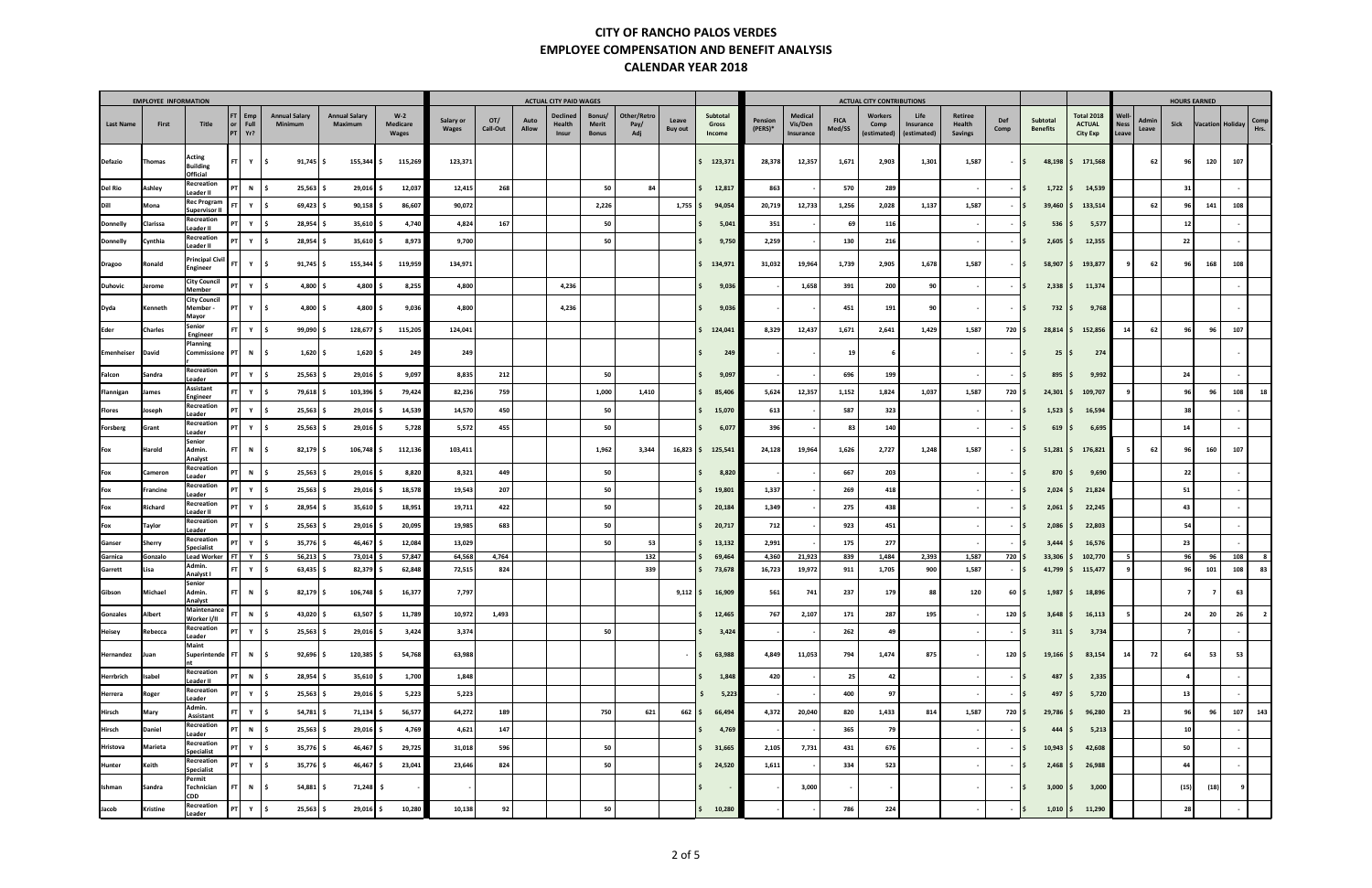|                          | <b>EMPLOYEE INFORMATION</b> |                                                             |                                       |                                 |                                 |                                   |                           |                 |               | <b>ACTUAL CITY PAID WAGES</b>      |                                 |                            |                         |                             |                    |                                 |                       | <b>ACTUAL CITY CONTRIBUTIONS</b> |                                  |                                     |                                    |                              |                                                       |                               |                        | <b>HOURS EARNED</b> |     |              |
|--------------------------|-----------------------------|-------------------------------------------------------------|---------------------------------------|---------------------------------|---------------------------------|-----------------------------------|---------------------------|-----------------|---------------|------------------------------------|---------------------------------|----------------------------|-------------------------|-----------------------------|--------------------|---------------------------------|-----------------------|----------------------------------|----------------------------------|-------------------------------------|------------------------------------|------------------------------|-------------------------------------------------------|-------------------------------|------------------------|---------------------|-----|--------------|
| <b>Last Name</b>         | First                       | Title                                                       | $FT$ Emp<br>Full<br>or<br>Yr?<br>PT I | <b>Annual Salary</b><br>Minimum | <b>Annual Salary</b><br>Maximum | $W-2$<br><b>Medicare</b><br>Wages | Salary or<br><b>Wages</b> | OT/<br>Call-Out | Auto<br>Allow | <b>Declined</b><br>Health<br>Insur | Bonus/<br>Merit<br><b>Bonus</b> | Other/Retro<br>Pay/<br>Adj | Leave<br><b>Buy out</b> | Subtotal<br>Gross<br>Income | Pension<br>(PERS)* | Medical<br>Vis/Den<br>Insurance | <b>FICA</b><br>Med/SS | Workers<br>Comp<br>(estimated)   | Life<br>Insurance<br>(estimated) | Retiree<br>Health<br><b>Savings</b> | Def<br>Comp                        | Subtotal<br><b>Benefits</b>  | <b>Total 2018</b><br><b>ACTUAL</b><br><b>City Exp</b> | Well-<br><b>Ness</b><br>Leave | Admir<br>Sick<br>Leave | Vacation Holiday    |     | Comp<br>Hrs. |
| James                    | William                     | Planning<br>Commissione                                     | PTI<br>Y                              | $1,620$ \$<br>l S               | 1,620                           | 1,620<br>s.                       | 1,620                     |                 |               |                                    |                                 |                            |                         | 1,620                       |                    |                                 | 124                   | 34                               |                                  |                                     | $-15$                              | 158                          | 1,778<br>I\$.                                         |                               |                        |                     |     |              |
| Jensen                   | Andrew                      | Building<br>Inspector I                                     | N                                     | 72,076 \$<br>۱s                 | 93,610                          | 58,571                            | 60,087                    | 952             |               |                                    |                                 |                            | 1,948                   | 62,986                      | 4,012              | 11,157                          | 849                   | 1,312                            | 698                              | 1,338                               |                                    | $19,366$   \$<br>l S         | 82,353                                                |                               |                        | 81<br>81            | 81  |              |
| Johnson                  | Elena                       | Recreation<br>Leader II                                     | PT<br>Y                               | $28,954$ \$<br>l S              | 35,610                          | 8,508                             | 9,018                     | 162             |               |                                    | 50                              |                            |                         | 9,230                       | 2,100              |                                 | 123                   | 198                              |                                  |                                     | <b>.</b>                           | 2,421<br>IS.                 | 11,651                                                |                               |                        | 19                  |     |              |
| Johnson                  | Naomi                       | Intern - IT                                                 | $PT$ $Y$ $\frac{1}{5}$                | 25,854                          | 62,317                          | 4,574                             | 4,574                     |                 |               |                                    |                                 |                            |                         | 4,574                       |                    |                                 | 350                   | 92                               |                                  |                                     |                                    | 442                          | 5,016                                                 |                               |                        | 10                  |     |              |
| Jules                    | Nicole                      | Deputy<br><b>Director PW</b>                                | N   \$                                | $97,988$ $\frac{5}{7}$          | 165,912                         | 23,993                            | 3,954                     |                 |               |                                    |                                 |                            | 20,406                  | 24,359                      | 898                | 383                             | 348                   | 91                               | 59                               | 60                                  |                                    | 1,839<br>IS.                 | 26,198                                                |                               |                        |                     | 62  |              |
| Kalscheuer               | Trent                       | Recreation<br>Leader                                        | N \$                                  | 25,563                          | 29,016                          | 8,839                             | 8,454                     | 335             |               |                                    | 50                              |                            |                         | 8,839                       |                    |                                 | 676                   | 203                              |                                  |                                     | $\overline{\phantom{a}}$<br>$\sim$ | 879                          | 9,718<br>IS.                                          |                               |                        | 23                  |     |              |
| Kaufman                  | Allan                       | Senior<br>Admin.<br>Analyst                                 | FT I<br>N S                           | $82,179$ \$                     | 106,748                         | 40,031<br>.s                      | 31,170                    |                 |               |                                    |                                 |                            | 11,297                  | 42,467                      | 2,244              | 6,239                           | 580                   | 808                              | 373                              | 540                                 | $-15$                              | 10,784                       | 53,251                                                |                               |                        | 33<br>35            | 63  |              |
| Kim                      | So                          | Deputy<br><b>Director CDD</b>                               | Y<br>FT                               | $97,988$ \$<br>l S              | 165,912                         | 118,779                           | 125,974                   |                 |               |                                    | 1,500                           |                            | 9,977                   | 137,451                     | 28,965             | 22,908                          | 1,722                 | 2,808                            | 1,570                            | 1,587                               |                                    | 59,561<br>l S                | 197,012                                               |                               | 80                     | 120<br>96           | 107 |              |
| Kringen                  | Scott                       | Recreation<br>Leader                                        | $\mathbf N$<br>PT                     | $25,563$ \$                     | 29,016                          | 8,330                             | 8,147                     | 132             |               |                                    | 50                              |                            |                         | 8,330                       |                    |                                 | 637                   | 192                              |                                  |                                     |                                    | 829<br>۱S                    | 9,158                                                 |                               |                        | 22                  |     |              |
| Krusee                   | Kelly                       | Recreation<br><b>Specialist</b>                             | $N \quad$ \$                          | $35,776$ \$                     | 46,467                          | 15,821                            | 16,043                    | 508             |               |                                    | 50                              |                            |                         | 16,601<br>s.                | 840                |                                 | 451                   | 349                              |                                  |                                     | IS.<br>$\sim$                      | $1,640$   \$                 | 18,241                                                |                               |                        | 28                  |     |              |
| Kugies                   | Elizabeth                   | Recreation<br>Leader II                                     | Y                                     | $28,954$ \$<br>IS.              | 35,610                          | 7,478                             | 7,602                     | 292             |               |                                    |                                 |                            |                         | 7,894                       | 467                |                                 | 176                   | 182                              |                                  |                                     |                                    | 825<br>۱s                    | 8,719                                                 |                               |                        | 14                  |     |              |
| Kulmac-<br><b>Butler</b> | Erin                        | Recreation<br>Leader                                        | $\mathbf N$<br>PT                     | $25,563$ \$<br>ΙS               | 29,016                          | 10,165                            | 9,665                     | 451             |               |                                    | 50                              |                            |                         | 10,165                      |                    |                                 | 778                   | 234                              |                                  |                                     | $\sim$                             | $1,011$   \$<br>۱S           | 11,177                                                |                               |                        | 27                  |     |              |
| Landon                   | Daniel                      | Manager                                                     | $\mathbf N$<br><b>FT</b>              | 91,745<br>ΙS                    | 155,344                         | 61,063                            | 44,770                    |                 |               |                                    |                                 | 64                         | 22,388                  | 67,221                      | 3,228              | 12,504                          | 885                   | 1,172                            | 528                              | 600                                 | $448 \,$ \$                        | $19,365$ \$                  | 86,586                                                |                               |                        | 58<br>35            | 63  |              |
| Laybon                   | David                       | Recreation<br>Leader II                                     | Y<br>PT I                             | $28,954$ \$<br>IS.              | 35,610                          | 16,643                            | 16,414                    | 594             |               |                                    | 50                              |                            |                         | \$17,058                    | 483                |                                 | 858                   | 354                              |                                  |                                     |                                    | 1,695<br>IS.                 | 18,753                                                |                               |                        | 35                  |     |              |
| Le                       | Kevin                       | Code<br><b>Enforcement</b><br>Officer                       | FT I<br>$\mathbf N$                   | $63,939$ \$<br>IS.              | 83,037                          | 57,524<br>s.                      | 59,698                    |                 |               |                                    | 1,500                           |                            |                         | 61,198                      | 4,040              | 10,417                          | 834                   | 1,409                            | 753                              |                                     | $360 \,   \, \$$                   | $17,814$ \$                  | 79,011                                                |                               |                        | 67<br>80            | 54  | 48           |
| Lemke                    | Marcella                    | <b>Staff</b><br><b>Assistant I</b>                          | PT I<br>$\mathbf N$                   | $42,432$ \$<br>١s               | 55,141                          | 8,095                             | 8,800                     |                 |               |                                    |                                 |                            |                         | 8,800                       | 1,999              |                                 | 117                   | 146                              |                                  |                                     | $\sim$                             | 2,262<br>IS.                 | 11,062                                                |                               |                        | 12                  |     |              |
| Lin                      | Jane                        | Accountant                                                  | $FT$ $Y$ $\frac{1}{5}$                | 71,677                          | 93,094                          | 88,401                            | 93,006                    |                 |               |                                    | 3,549                           |                            |                         | 96,555                      | 21,393             | 12,516                          | 1,282                 | 2,066                            | 1,159                            | 1,587                               | - IS                               | 40,003                       | 136,558                                               | 14                            |                        | 96<br>141           | 108 | 39           |
| Linder                   | Cory                        | Director<br>of R&P                                          | FT  <br>Y S                           | 111,620 \                       | 189,642                         | 155,221                           | 172,930                   |                 | 1,800         |                                    |                                 |                            |                         | 174,730                     | 12,862             | 15,447                          | 2,251                 | 3,730                            | 2,136                            | 1,587                               | $1,729$ \$                         | 39,742                       | 214,472                                               |                               | 80                     | 96<br>160           | 107 |              |
| Lopez                    | Orlando                     | Recreation<br>Leader                                        | $\mathbf N$<br>PT I                   | 25,563                          | 29,016                          | 17,795                            | 17,040                    | 705             |               |                                    | 50                              |                            |                         | 17,795                      |                    |                                 | 1,357                 | 409                              |                                  |                                     | $\overline{\phantom{a}}$           | 1,766<br>۱S                  | 19,562<br>IS.                                         |                               |                        | 41                  |     |              |
| Lozano                   | Katherine                   | Admin.<br>Analyst II                                        | $\mathbf N$<br>FT I                   | 63,437                          | 95,299                          | 87,024                            | 90,376                    |                 |               | 4,236                              |                                 | 446                        |                         | 95,057                      | 20,838             | 17                              | 1,262                 | 2,026                            | 1,131                            | 1,587                               |                                    | 26,861<br>IS.                | 121,918                                               |                               |                        | 120<br>96           | 107 |              |
| Martin                   | Kathryn                     | Permit<br>Technician<br><b>PW</b>                           | Y<br>FT I                             | $54,881$ \$<br>IS.              | 71,248                          | 66,931                            | 69,572                    | 657             |               |                                    | 1,400                           | 304                        |                         | 71,933                      | 16,138             | 12,357                          | 970                   | 1,561                            | 873                              | 1,587                               | $\sim$                             | 33,487<br>I \$               | \$105,421                                             |                               |                        | 160<br>96           | 108 | 110          |
| Martinez                 | <b>Brittany</b>             | <b>Staff</b><br>Assistant                                   | Y                                     | $42,432$ \$<br>ΙS               | 55,141                          | 25,076                            | 27,191                    | 61              |               |                                    |                                 |                            |                         | 27,252                      | 6,273              |                                 | 364                   | 627                              |                                  |                                     | $\overline{\phantom{a}}$           | $7,263$ $\frac{1}{2}$<br>IS. | 34,516                                                |                               |                        | 43                  |     |              |
| Martinez                 | <b>Stephanie</b>            | Recreation<br>Leader                                        | Y S<br>PT                             | $25,563$ \$                     | 29,016                          | 10,948                            | 10,649                    | 249             |               |                                    | 50                              |                            |                         | 10,948                      |                    |                                 | 838                   | 239                              |                                  |                                     |                                    | 1,076<br>l S                 | 12,024                                                |                               |                        | 30                  |     |              |
| Mata                     | Carlo                       | Recreation<br>Specialist                                    | $\mathbf N$                           | $35,776$ \$<br>IS               | 46,467                          | 24,545<br>s.                      | 25,050                    | 1,011           |               |                                    | 50                              |                            |                         | 26,111                      | 1,724              |                                 | 356                   | 601                              |                                  |                                     |                                    | 2,681<br>IS.                 | 28,792<br>IS.                                         |                               |                        | 45                  |     |              |
| <b>McAngus</b>           | Lyndsay                     | <b>Recreation</b><br><b>Specialist</b>                      | PT<br>N \$                            | $35,776$ \$                     | 46,467                          | 21,517<br>.s                      | 22,365                    | 501             |               |                                    | 50                              |                            |                         | l \$<br>22,916              | 1,530              |                                 | 312                   | 498                              |                                  |                                     |                                    | $2,340$ \$<br>l \$           | 25,256                                                |                               |                        | 42                  |     |              |
| McCormack                | Carolyn                     | Recreation<br>Leader II                                     | $PT$ $Y$ $\frac{1}{5}$                | $28,954$ \$                     | $35,610$ \$                     | 10,353                            | 11,029                    | 158             |               |                                    | 50                              |                            |                         | 11,236                      | 2,564              |                                 | 150                   | 239                              |                                  |                                     | $-15$                              | $2,953$ $\frac{1}{2}$        | 14,189                                                |                               |                        | 26                  |     |              |
| Mesich II                | Scott                       | Recreation<br>Leader                                        | $PT$ $Y$ $\frac{1}{5}$                | $25,563$ \$                     | 29,016                          | 3,420<br>-S                       | 3,398                     |                 |               |                                    | 50                              |                            |                         | 3,448                       | 36                 |                                 | 232                   | 76                               |                                  |                                     | $-15$                              | $344 \mid \xi$               | 3,793                                                 |                               |                        |                     |     |              |
| Mihranian                | Ara                         | Director<br>of CDD                                          | Y \$<br>FT.                           | $111,620$ \$                    | 189,642 \$                      | 170,835                           | 168,713                   |                 | 1,800         |                                    | 2,000                           |                            | $12,990$ \$             | 185,503                     | 38,782             | 12,357                          | 2,477                 | 3,979                            | 2,087                            | 1,587                               | $\sim$                             | IŞ.                          | $61,269$ \$ 246,772                                   |                               | 80                     | 160<br>96           | 108 |              |
| Mijango                  | Blanco                      | Recreation<br>Leader                                        | $PT$ N $\frac{1}{2}$                  | $25,563$ $\frac{6}{5}$          | 29,016 \$                       | 1,504                             | 1,388                     | 203             |               |                                    |                                 |                            |                         | 1,591                       | 107                |                                 | 22                    | 37                               |                                  |                                     | $-15$                              | $165 \, \vert \, \xi$        | 1,756                                                 |                               |                        | -3                  |     |              |
| Molina                   | Desirea                     | Permit<br>Technician<br>CDD                                 | $N$ \$<br>FT                          | $54,881$ \$                     | $71,248$ \$                     | 51,965                            | 60,491                    | 108             |               |                                    | 500                             |                            |                         | 61,099                      | 4,078              | 19,884                          | 754                   | 1,300                            | 761                              | 1,587                               | $100  $ \$                         |                              | $28,463$ \$ 89,562                                    |                               |                        | 96<br>96            | 107 | - 3          |
| Momoli                   | Enyssa                      | Staff<br>Assistant I                                        | $PT$ $Y$ $\zeta$                      | $42,432$ \$                     | $55,141$ \$                     | 29,103                            | 30,895                    | 140             |               |                                    |                                 |                            |                         | 31,035                      | 2,097              |                                 | 422                   | 664                              |                                  |                                     | $-15$                              |                              | $3,183$ \$ 34,218                                     |                               |                        | 47                  |     |              |
| Monroy                   | Rodolfo                     | Code<br>Enforcement   FT<br>Officer                         | N \$                                  | $63,938$ \$                     | 83,037 \$                       | 68,409                            | 71,515                    | 312             |               |                                    | 1,500                           |                            |                         | \$73,327                    | 5,337              | 12,253                          | 992                   | 1,688                            | 907                              |                                     | 600 \$                             |                              | $21,778$ \$ 95,105                                    | 14                            |                        | 96<br>80            | 107 | 35           |
| Monsivaiz                | Erick                       | Building<br><b>Inspector II</b>                             | $FT$ N $\frac{1}{2}$                  | 72,076 \$                       | 93,610                          | 30,183<br>Ŝ.                      | 31,743                    | 376             |               |                                    |                                 |                            |                         | 32,118                      | 2,203              | 7,639                           | 438                   | 740                              | 456                              |                                     | $120 \mid 5$                       | $11,595$ \$                  | 43,714                                                |                               |                        | 48<br>40            | 44  | 72           |
| Mori                     | Michelle                    | Recreation<br>Leader                                        | $PT$ N $\frac{1}{2}$                  | $25,563$ \$                     | $29,016$ \$                     | 615                               | 615                       |                 |               |                                    |                                 |                            |                         | 615                         |                    |                                 | 47                    | 14                               |                                  |                                     | $-15$                              | $61 \mid \xi$                | 676                                                   |                               |                        |                     |     |              |
| Munoz                    | Clayton                     | Recreation                                                  | $N \quad$ \$                          | $28,954$ \$                     | 35,610                          | 2,929<br>-S                       | 3,071                     |                 |               |                                    | 50                              |                            |                         | 3,121                       | 221                |                                 | 42                    | 66                               |                                  |                                     | <b>.</b>                           | $330 \, \vert \, \xi$<br>IS. | 3,451                                                 |                               |                        |                     |     |              |
| Nelson                   | Robert                      | Leader II<br>Planning<br>Commissione   $PT$   $Y$   $\zeta$ |                                       | $1,620$ \$                      | $1,620$ \$                      | 1,620                             | 1,620                     |                 |               |                                    |                                 |                            |                         | 1,620<br>-S                 |                    |                                 | 124                   | 37                               |                                  |                                     | $-15$                              | $161 \,$ \$                  | 1,781                                                 |                               |                        |                     |     |              |
|                          |                             |                                                             |                                       |                                 |                                 |                                   |                           |                 |               |                                    |                                 |                            |                         |                             |                    |                                 |                       |                                  |                                  |                                     |                                    |                              |                                                       |                               |                        |                     |     |              |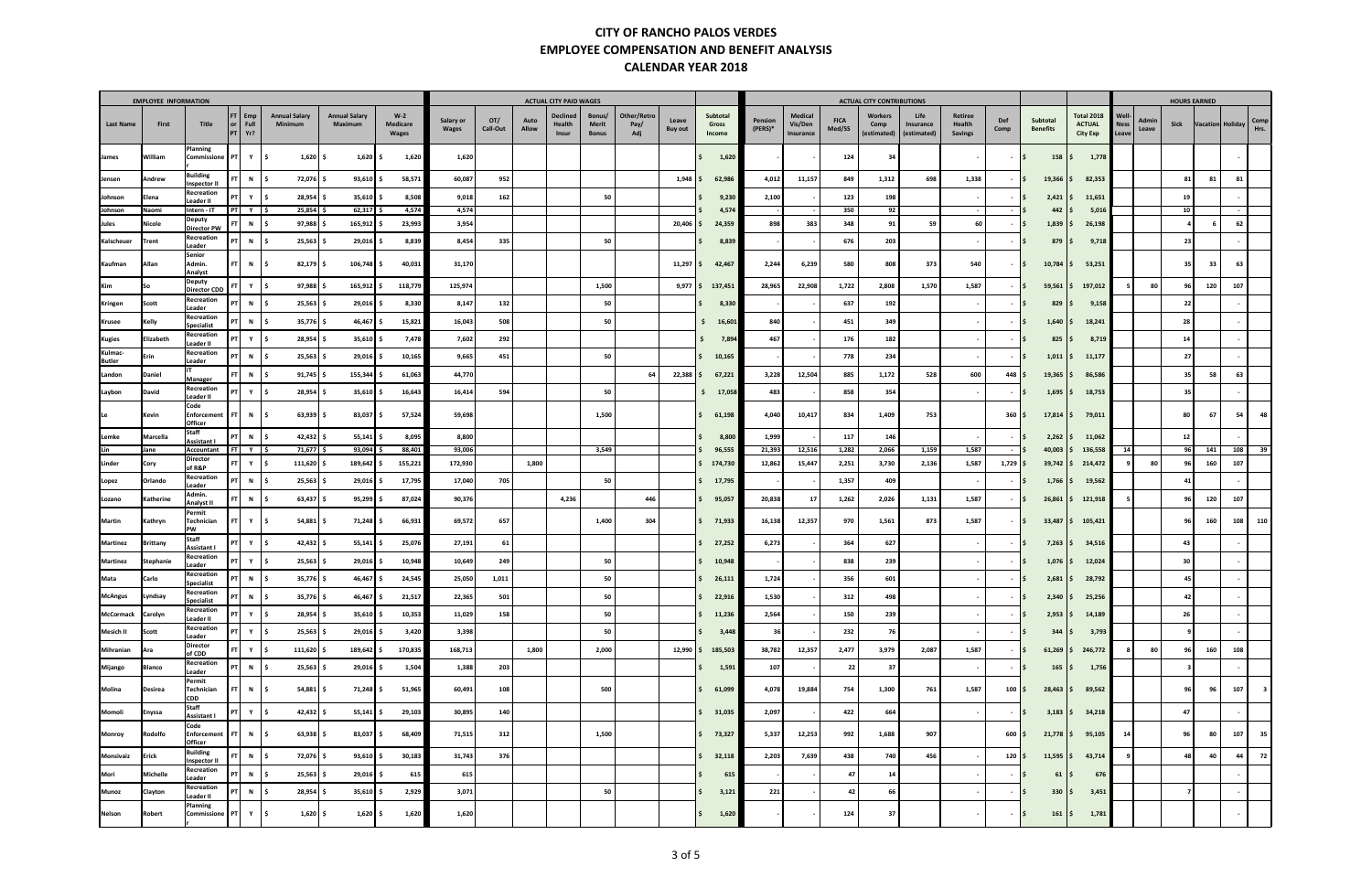| <b>EMPLOYEE INFORMATION</b> |                  |                                        |                                       |                                 |                                 |                                   |                    |                 | <b>ACTUAL CITY PAID WAGES</b> |                                    |                                        |                            |                  |                             |                    |                                 | <b>ACTUAL CITY CONTRIBUTIONS</b> |                                |                                  |                                     |                                    |                                            |                                                       |                               | <b>HOURS EARNED</b> |                 |                  |              |
|-----------------------------|------------------|----------------------------------------|---------------------------------------|---------------------------------|---------------------------------|-----------------------------------|--------------------|-----------------|-------------------------------|------------------------------------|----------------------------------------|----------------------------|------------------|-----------------------------|--------------------|---------------------------------|----------------------------------|--------------------------------|----------------------------------|-------------------------------------|------------------------------------|--------------------------------------------|-------------------------------------------------------|-------------------------------|---------------------|-----------------|------------------|--------------|
| <b>Last Name</b>            | First            | Title                                  | $FT$ Emp<br>Full<br>or<br>$PT$ $Yr$ ? | <b>Annual Salary</b><br>Minimum | <b>Annual Salary</b><br>Maximum | $W-2$<br>Medicare<br><b>Wages</b> | Salary or<br>Wages | OT/<br>Call-Out | Auto<br>Allow                 | <b>Declined</b><br>Health<br>Insur | Bonus/<br><b>Merit</b><br><b>Bonus</b> | Other/Retro<br>Pay/<br>Adj | Leave<br>Buy out | Subtotal<br>Gross<br>Income | Pension<br>(PERS)* | Medical<br>Vis/Den<br>Insurance | <b>FICA</b><br>Med/SS            | Workers<br>Comp<br>(estimated) | Life<br>Insurance<br>(estimated) | Retiree<br>Health<br><b>Savings</b> | Def<br>Comp                        | <b>Subtotal</b><br><b>Benefits</b>         | <b>Total 2018</b><br><b>ACTUAL</b><br><b>City Exp</b> | Well-<br><b>Ness</b><br>Leave | Admin<br>Leave      | Sick            | Vacation Holiday | Comp<br>Hrs. |
| Nemeth                      | Robert           | Associate<br>Planner                   | FT.<br>Y                              | 75,841<br>۱s                    | 98,503                          | 84,033<br>s                       | 91,063             | 3,244           |                               |                                    |                                        | 838                        |                  | 95,144                      | 6,177              | 19,964                          | 1,218                            | 2,029                          | 1,136                            | 1,587                               | 720 \$                             | 32,832                                     | 127,977                                               |                               |                     | 96              | 96               | 107          |
| Nguyen                      | Lina             | GIS<br>Coordinator                     | Y \$<br>FT.                           | 79,603 \$                       | 103,401 \$                      | 86,195                            | 88,884             | 2,132           |                               |                                    | 1,500                                  |                            |                  | 92,517                      | 5,977              | 12,357                          | 1,250                            | 1,963                          | 1,099                            | 1,587                               | 720 \$                             | 24,954                                     | 117,470                                               |                               |                     | 96              | 86               | 107          |
| Nguyen                      | Trang            | <b>Deputy</b><br>Director              | FT<br>N S                             | 97,988                          | $165,911$ \$                    | 117,644                           | 131,124            |                 |                               |                                    |                                        |                            | $4,272$ \$       | 135,396                     | 9,728              | 22,908                          | 1,706                            | 2,865                          | 1,814                            | 1,587                               | $1,311$ \$                         | $41,919$ \$                                | 177,315                                               |                               | 125                 | 96              | 130              | 107          |
| Nunez                       | Jonathan         | Finance<br>Recreation<br>Leader II     | $N \mid \zeta$<br>PT                  | $28,954$ \$                     | $35,610$ \$                     | 5,019                             | 5,106              | 183             |                               |                                    | 50                                     |                            |                  | 5,338                       | 374                |                                 | 73                               | 119                            |                                  |                                     | $\sim$                             | 566<br>IS.                                 | 5,904<br>IS.                                          |                               |                     | 12              |                  |              |
| Okstad                      | Karen            | Recreation<br>Specialist               | Y S<br><b>PT</b>                      | $35,776$ \$                     | 46,467                          | 29,895                            | 31,648             | 730             |                               |                                    | 50                                     |                            |                  | 32,428                      | 7,285              |                                 | 433                              | 746                            |                                  |                                     |                                    | 8,465                                      | 40,893                                                |                               |                     | 50              |                  |              |
| O'Neill                     | James            | Temp<br>Assistant<br><b>Engineer</b>   | PT<br>N   \$                          | 79,618 \$                       | $103,396$ \$                    | 8,512                             | 9,153              |                 |                               |                                    |                                        |                            |                  | 9,153                       | 706                |                                 | 123                              | 211                            |                                  |                                     | $-15$                              | $1,040$ \$                                 | 10,192                                                |                               |                     |                 |                  |              |
| Ortiz<br><b>Bradley</b>     | Mary             | <b>HR Manager</b>                      | FT.<br>Y \$                           | $97,988$ \$                     | $165,911$ \$                    | 127,049                           | 133,916            |                 |                               | 4,236                              |                                        |                            |                  | 138,152                     | 9,967              | 1,675                           | 1,842                            | 2,943                          | 1,667                            | 1,587                               | $1,339$ \$                         | 21,021                                     | 159,173                                               |                               | 62                  | 96              | 160              | 108          |
| Paramore<br>Kemph           | Dee              | Recreation<br>Leader                   | Y S                                   | $25,563$ \$                     | $29,016$ \$                     | 4,899                             | 4,579              | 270             |                               |                                    | 50                                     |                            |                  | 4,899                       |                    |                                 | 372                              | 108                            |                                  |                                     | $\sim$                             | $480 \,   \, \xi$<br>$\mathsf{S}$          | 5,380                                                 |                               |                     | 13              |                  |              |
| Pearce                      | David            | Rec Program<br>Supervisor I            | Y S                                   |                                 | $54,779$ \$<br>$71,134$ \$      | 51,613                            | 56,371             | 4,363           |                               |                                    |                                        |                            |                  | 60,734                      | 12,979             | 20,206                          | 748                              | 1,417                          | 716                              | 1,587                               |                                    | 37,655<br>ΙS                               | 98,389                                                |                               |                     | 96              | 83               | 107          |
| Penate                      | Nancy            | Administrativ<br>Assistant !           | $\mathbf N$                           | $\vert$ \$                      | $54,781$ \$<br>71,134           | 61,307<br>s                       | 62,877             | 2,184           |                               |                                    |                                        | 224                        |                  | 65,285                      | 4,253              | 14,802                          | 889                              | 1,393                          | 788                              | 311                                 | <b>.</b>                           | 22,436<br>IŞ.                              | 87,722                                                |                               |                     | 96              | 80               | 107          |
| Perestam                    | Stephen          | Planning<br>Commissione                | N<br><b>PT</b>                        | $\sqrt{5}$                      | $1,620$ \$<br>$1,620$ \$        | 1,371                             | 1,371              |                 |                               |                                    |                                        |                            |                  | 1,371                       |                    |                                 | 105                              | 31                             |                                  |                                     | $\overline{\phantom{a}}$<br>$\sim$ | 136                                        | 1,507<br>IS.                                          |                               |                     |                 |                  |              |
| Peterson                    | Julie            | Code<br><b>Enforcement</b>             | N S<br>FT I                           |                                 | $63,938$ \$<br>$83,037$ \$      | 23,130                            | 11,718             | 378             |                               |                                    | 2,225                                  | (1,055)                    | $10,749$ \$      | 24,015                      | 2,637              | 2,940                           | 335                              | 405                            | 141                              | 240                                 | $-15$                              | 6,698                                      | 30,712<br>IS.                                         |                               |                     | 15 <sup>1</sup> | 25               | 63           |
| Proch                       | Sovanna          | Officer<br>Account<br>Clerk            | Y S<br>FT.                            | 49,015 \$                       | $63,638$ \$                     | 41,234                            | 52,117             |                 |                               |                                    |                                        | 554                        |                  | 52,670                      | 3,555              | 22,908                          | 598                              | 1,124                          | 651                              | 1,587                               | $720 \,$ \$                        | $31,142$ \$                                | 83,812                                                |                               |                     | 96              | 80               | 107          |
| Proch                       | Patricia         | Recreation<br>Leader                   | PT<br>N \$                            | $25,563$ \$                     | 29,016 \$                       | 2,314                             | 2,241              | 74              |                               |                                    |                                        |                            |                  | 2,314                       |                    |                                 | 177                              | 53                             |                                  |                                     |                                    | 230<br>l S                                 | 2,545                                                 |                               |                     |                 |                  |              |
| Proch                       | Richard          | Recreation<br>Leader                   | PT I<br>Y \$                          | $25,563$ \$                     | 29,016 \$                       | 17,172                            | 17,902             | 340             |                               |                                    | 50                                     |                            |                  | 18,292                      | 1,230              |                                 | 249                              | 397                            |                                  |                                     | $\sim$                             | 1,876<br>l S                               | 20,167<br>IS.                                         |                               |                     | 49              |                  |              |
| Ramezani                    | Lauren           | Senior<br>Admin.<br>Analyst            | Y S<br>FT.                            |                                 | $82,179$ \$<br>$106,748$ \$     | 100,010                           | 106,643            |                 |                               |                                    | 10,278                                 | (3, 496)                   |                  | $2,857$ \$ 116,282          | 24,528             | 22,908                          | 1,450                            | 2,506                          | 1,335                            | 1,587                               | $-15$                              | 54,314                                     | 170,597                                               |                               | 62                  | 96              | 160              | 107          |
| Ramos                       | Vina             | <b>Accounting</b><br>Supervisor        | Y S<br>FT I                           | $90,667$ \$                     | $117,774$ \$                    | 115,648                           | 117,070            |                 |                               | 3,883                              | 2,134                                  | 3,090                      |                  | 126,176                     | 8,790              | 2,847                           | 1,677                            | 2,698                          | 1,450                            | 1,587                               | $1,034$ \$                         | 20,083                                     | 146,259                                               | 18                            | 62                  | 96              | 120              | 108          |
| Ratliff                     | <b>Mary Jane</b> | Recreation<br>Leader                   | Y 5<br>PT                             | $25,563$ \$                     | $29,016$ \$                     | 18,139                            | 18,029             | 623             |                               |                                    | 50                                     |                            |                  | 18,702                      | 648                |                                 | 837                              | 395                            |                                  |                                     |                                    | 1,879<br>l S                               | 20,582                                                |                               |                     | 47              |                  |              |
| Razepoor                    | Nasser           | Associate<br><b>Engineer</b>           | N<br><b>FT</b>                        | $\vert$ \$<br>88,475   \$       | 114,885                         | 6,931<br>-S                       | 7,923              |                 |                               |                                    |                                        |                            |                  | 7,923                       | 547                | 1,300                           | 101                              | 184                            | 89                               |                                     |                                    | $2,220$ \$<br>۱s                           | 10,143                                                |                               | 36                  |                 | - 6              |              |
| Rimando                     | Jeffrey          | Admin.<br>Intern                       | $N \mid \zeta$<br>PT I                |                                 | $25,854$ \$<br>$62,317$ \$      | 6,542.05                          | 6,542              |                 |                               |                                    |                                        |                            |                  | 6,542                       |                    |                                 | 495                              | 115                            |                                  |                                     |                                    | 611<br>ΙS                                  | 7,153<br>l S                                          |                               |                     | 11              |                  |              |
| Rios                        | Karyl            | Recreation<br>Leader                   | $N \mid \zeta$<br>PT                  |                                 | $25,563$ \$<br>$29,016$ \$      | 1,981                             | 1,780              | 151             |                               |                                    | 50                                     |                            |                  | 1,981                       |                    |                                 | 152                              | 46                             |                                  |                                     | $\overline{\phantom{a}}$           | 197<br>l S                                 | 2,178                                                 |                               |                     |                 |                  |              |
| Rivera                      | Carlos           | Television<br>Producer                 | N                                     | 34,486<br>١s                    | 68,994                          | 29,368                            | 31,082             | 293             |                               |                                    |                                        |                            |                  | 31,374                      | 1,183              | 2,962                           | 1,319                            | 722                            |                                  |                                     |                                    | 6,185                                      | 37,559                                                |                               |                     | 32              |                  |              |
| Rodin                       | Emily            | Recreation<br>upervisor I              | FT I<br>Y S                           | $54,779$ \$                     | 71,134                          | 52,061<br>- Ś                     | 55,917             |                 |                               |                                    |                                        | 1,230                      |                  | 57,146                      | 13,000             | 12,357                          | 755                              | 1,316                          | 716                              | 1,587                               |                                    | 29,730<br>l S                              | 86,876                                                |                               |                     | 96              | 83               | 102          |
| Romo                        | Oscar            | Recreation<br>Leader                   | $N \mid \zeta$<br>PT I                | $25,563$ \$                     | $29,016$ \$                     | 89                                | 89                 |                 |                               |                                    |                                        |                            |                  | 89                          |                    |                                 | $\overline{7}$                   | $\overline{\mathbf{2}}$        |                                  |                                     | $\sim$                             | $9 \mid \xi$<br>IS.                        | 98                                                    |                               |                     |                 |                  |              |
| Ruiz                        | Jacqueline       | Administrativ<br>e Analyst II          | Y 5                                   |                                 | $63,436$ \$<br>88,919 \$        | 63,228                            | 65,605             | 591             |                               |                                    | 750                                    | 1,000                      |                  | 67,946                      | 4,489              | 12,591                          | 917                              | 1,454                          | 826                              | 1,527                               | 720   \$                           | $22,524$ \$                                | 90,469                                                |                               |                     | 96              | 80               | 108<br>11    |
| Saadatnejadi Lan            |                  | Planning                               | Commissione $ PT  N$ $\leq$           |                                 | $1,620$ \$                      | 1,620 \$<br>1,371                 | 1,371              |                 |                               |                                    |                                        |                            |                  | 1,371                       |                    |                                 | 105                              | 31                             |                                  |                                     | $-15$                              | $136 \,$ \$                                | 1,507                                                 |                               |                     |                 |                  |              |
| Sassoon                     | Elias            | Director of<br><b>Public Works</b>     | $N \mid \zeta$                        | $111,620$ \$                    | 189,642 \$                      | 173,000                           | 183,739            |                 | 1,800                         |                                    |                                        |                            | 3,580            | \$189,119                   | 9,707              | 22,908                          | 2,509                            | 4,075                          | 2,211                            | 1,587                               | $1,837$ \$                         |                                            | 44,835 \$233,954                                      | 18                            | 80                  | 96              | 142              | 107          |
| Seeraty                     | Amy              | Senior<br>Planner                      | FT I<br>Y \$                          |                                 | $87,258$ \$<br>$113,332$ \$     | 91,514                            | 103,319            |                 |                               |                                    |                                        |                            | 1,913            | \$105,232                   | 23,762             | 19,964                          | 1,327                            | 2,244                          | 1,250                            | 1,587                               | $-15$                              |                                            | $50,135$ \$ 155,366                                   |                               | 62                  | 96              | 120              | 107          |
| Siegel                      | Joshua           | Recreation<br>Leader                   | $N \mid \zeta$<br>PTI                 |                                 | $25,563$ \$<br>29,016 \$        | 2,205                             | 2,155              |                 |                               |                                    | 50                                     |                            |                  | 2,205                       |                    |                                 | 169                              | 51                             |                                  |                                     | $\sim$                             | $219 \mid \xi$<br>$\overline{\phantom{a}}$ | 2,424                                                 |                               |                     |                 |                  |              |
| Sigona                      | Rocco            | Television<br>Producer                 | $N \quad$ \$<br>PT                    | $34,486$ \$                     | $68,994$ \$                     | 12,624                            | 13,466             |                 |                               |                                    |                                        |                            |                  | 13,466                      | 880                | 4,979                           | 183                              | 235                            |                                  |                                     | $-15$                              | $6,277$ \$                                 | 19,743                                                |                               |                     | 14              |                  |              |
| Silva                       | Octavio          | Senior<br>Planner                      | Y S<br><b>FT</b>                      | $87,258$ \$                     | $113,332$ \$                    | 89,623                            | 103,330            |                 |                               |                                    |                                        |                            |                  | $1,661$ \$ 104,991          | 7,698              | 16,904                          | 1,299                            | 2,238                          | 1,197                            | 1,587                               | $-15$                              |                                            | $30,923$ \$ 135,914                                   |                               | 62                  | 96              | 96               | 108          |
| Silva                       | Jazmine          | Recreation<br>Leader                   | $PT$ $Y$ $\frac{1}{5}$                |                                 | $25,563$ \$<br>29,016 \$        | 5,299                             | 5,065              | 185             |                               |                                    | 50                                     |                            |                  | 5,299                       |                    |                                 | 405                              | 112                            |                                  |                                     | $-15$                              | $517 \, \text{S}$                          | 5,816                                                 |                               |                     | 12              |                  |              |
| Singh                       | Scherman         | Staff<br>Assistant I                   | FT<br>$N \mid \zeta$                  |                                 | $41,962$ \$<br>54,513 \$        | 36,254                            | 34,128             | 2,464           |                               |                                    |                                        |                            | $1,101$ \$       | 37,693                      | 1,600              | 5,068                           | 1,206                            | 825                            | 94                               |                                     | $240 \mid 5$                       | $9,032$ \$                                 | 46,725                                                |                               |                     | 94              | 49               | 27           |
| Sipma                       | Rodney           | <b>Building</b><br><b>Inspector II</b> | $N \mid \zeta$                        | 72,076 \$                       | $93,610$ \$                     | 66,123                            | 71,129             | 3,315           |                               |                                    |                                        |                            |                  | 74,444                      | 4,791              | 19,964                          | 959                              | 1,615                          | 866                              |                                     |                                    | $28,196$ $\frac{1}{2}$<br>l S              | 102,640                                               | 18                            |                     | 96              | 80               | 107          |
| Skelin                      | Paulina          | Recreation<br>Leader                   | $N$ 5<br>PT I                         |                                 | $25,563$ \$<br>$29,016$ \$      | 14,665                            | 14,848             | 696             |                               |                                    | 50                                     |                            |                  | 15,593                      | 1,033              |                                 | 213                              | 359                            |                                  |                                     | $\sim$                             | IS.                                        | $1,604$ \$ 17,198                                     |                               |                     | 40              |                  |              |
| Smith                       | Audrey           | Recreation<br>Leader                   | Y \$<br>PT                            |                                 | $25,563$ \$<br>$29,016$ \$      | 18,889                            | 19,669             | 400             |                               |                                    | 50                                     |                            |                  | 20,119                      | 1,346              |                                 | 735                              | 431                            |                                  |                                     | $\sim$                             | $2,511$   \$<br>$\overline{\phantom{a}}$   | 22,630                                                |                               |                     | 45              |                  |              |